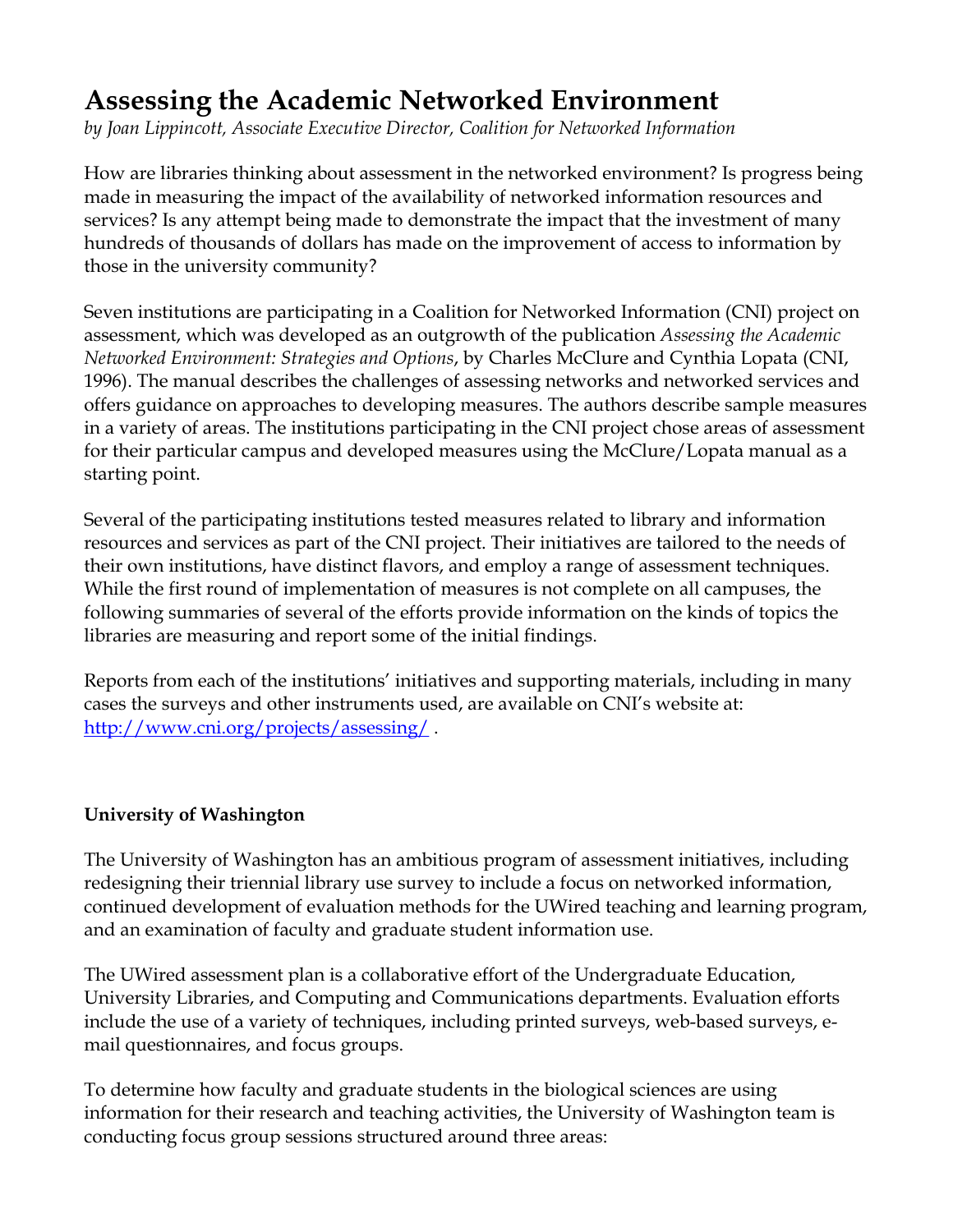• How users identify, obtain, and use information for research and teaching activities.

- The ways users would ideally like to get information they need and why.
- The use of and perceived tradeoffs associated with electronic journals.

The team identified enablers and obstacles to their work. Enablers included strong support from the administration for some of the assessment work, previous experience with surveys and data analysis, and the high priority placed by staff on this work. Obstacles included the difficulty of developing effective performance measures in a very dynamic and complex environment, the time-consuming nature of most assessment activities, and the difficulty in getting usage statistics from vendors of information products.

The University of Washington is also taking advantage of the services offered by the **Flashlight** Project.

## **Virginia Tech**

The "moving target" of networked information measurement is also an issue on the Virginia Tech campus. In her report on the project, Dean of University Libraries Eileen Hitchingham writes, "We look at the changing realities of a few months ago to make best guesses about why things are happening today, or to better understand what might happen in the near future. The perspective is speculative, not conclusive. Still, making guesses from some information seems better than working with no information."

The Virginia Tech assessment measures included a student survey that was developed by a number of campus units, including the library. Staff asked students to describe their use of links on the library's main web page. Students reported use of the electronic reserve system, institutional library catalog, regional and special library catalogs, and list of database resources. For this group of students, use of the library's more than 100 electronic journals was disappointingly low.

Two of Virginia Tech's measures addressed the physical location of students and others using library and information resources. The survey found that many of the students visited the library in person as well as used the resources through remote network connections from dorm rooms, off-campus housing, etc.

In a study that included a review of web log data, the team examined where users were located when connecting to the library web pages and determined that less than half were inside the actual library. An intensive analysis of the use of library web pages was difficult given the many changes taking place with the pages during the short period of time the log data examined. Also, the fact that different library network services reside on different servers made collecting data difficult. However, understanding where users are physically located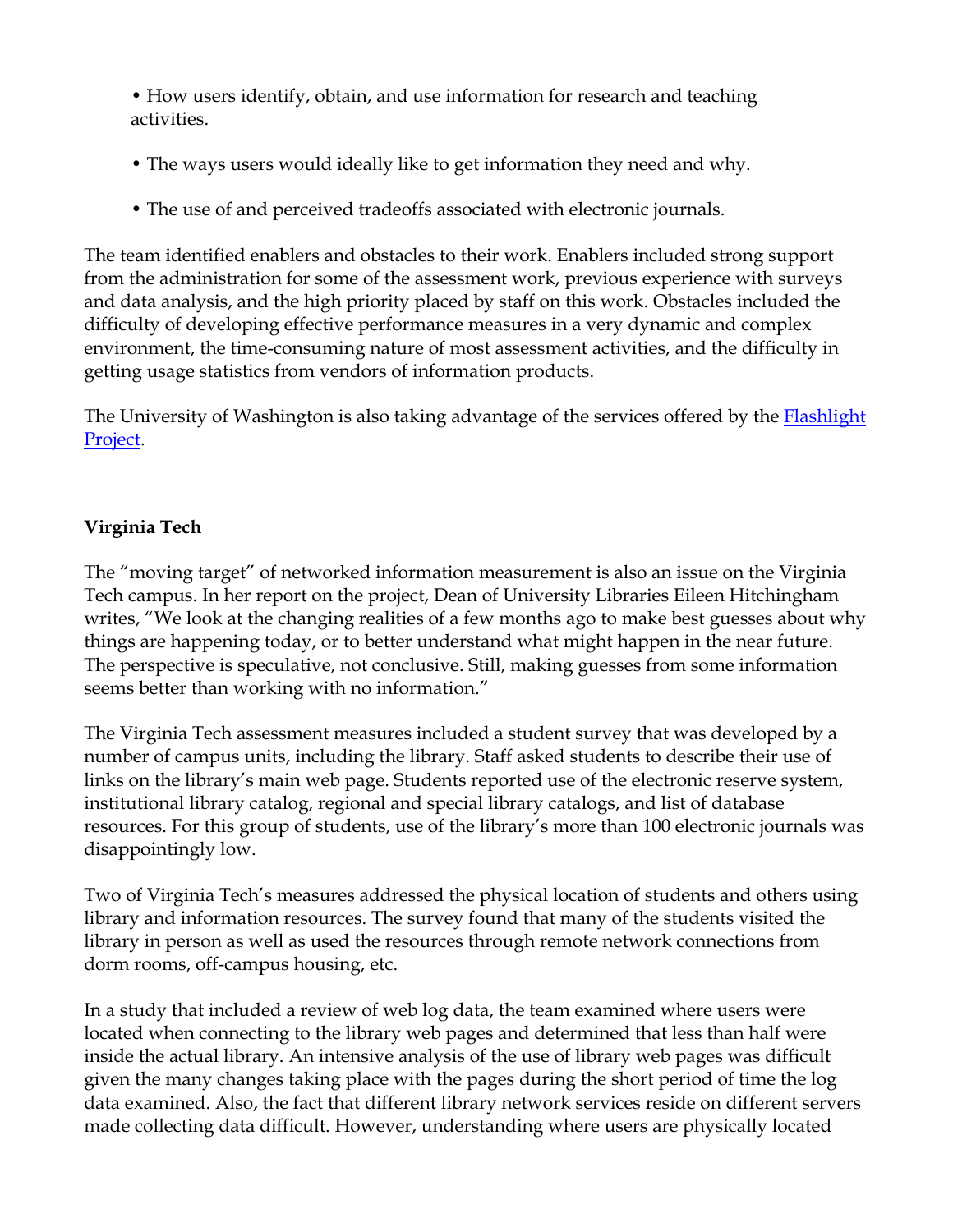when using networked information resources has implications for providing services and instruction for library users and is useful for future planning.

## **Gettysburg College**

At Gettysburg College, the assessment project focused on the use and cost-effectiveness of the Electronic Reserves System. The Electronic Reserves System is part of a broader Curriculum Navigation Project (CNAV) that provides a central source of information for the campus. Via CNAV, students can access information about their courses, including class rosters, course homepages, course syllabi, and electronic reserves. Access to electronic reserves materials is restricted to those enrolled in the course.

Through both telephone and electronic surveys, Gettysburg assessed why students used or did not use the electronic reserves system, determined usage patterns, and examined both faculty and student satisfaction with the electronic reserves system.

As was evident at Virginia Tech, many students access library resources from their dorm room if that access is available; well over half of the Gettysburg students using the electronic reserves system did so. Most students found the system to be convenient and easy to use.

Faculty were enthusiastic about the electronic reserves system because of the added value it brought to their courses. In particular, they valued the ability to easily make available current materials to students enrolled in their classes, and they liked the capability of allowing many simultaneous users to access course reserves, since that is the frequent pattern of use of such materials. In addition, they liked the reports they received documenting what portion of the class actually accessed each reserve item and how many repeat uses of items were recorded.

As one faculty member stated, "I truly believe that my students had access to more timely and accurate literature through using electronic reserves.... Electronic reserves helps me do a better job of providing good readings to my students as well as monitoring their use of them." Another wrote, "[Electronic reserves] provided all students with instant and continuing access to course materials. Electronic access far outstrips the traditional reserve system for providing access, especially in a high enrollment class. Also, some reserves were... needed for long-term access."

#### **King's College, London**

King's College is focusing on two issues of relevance to libraries: electronic journals and the use of electronic vs. printed information. They are collecting data by electronic means when possible.

In exploring the topic of electronic journals, the King's team is gathering data on use, cost per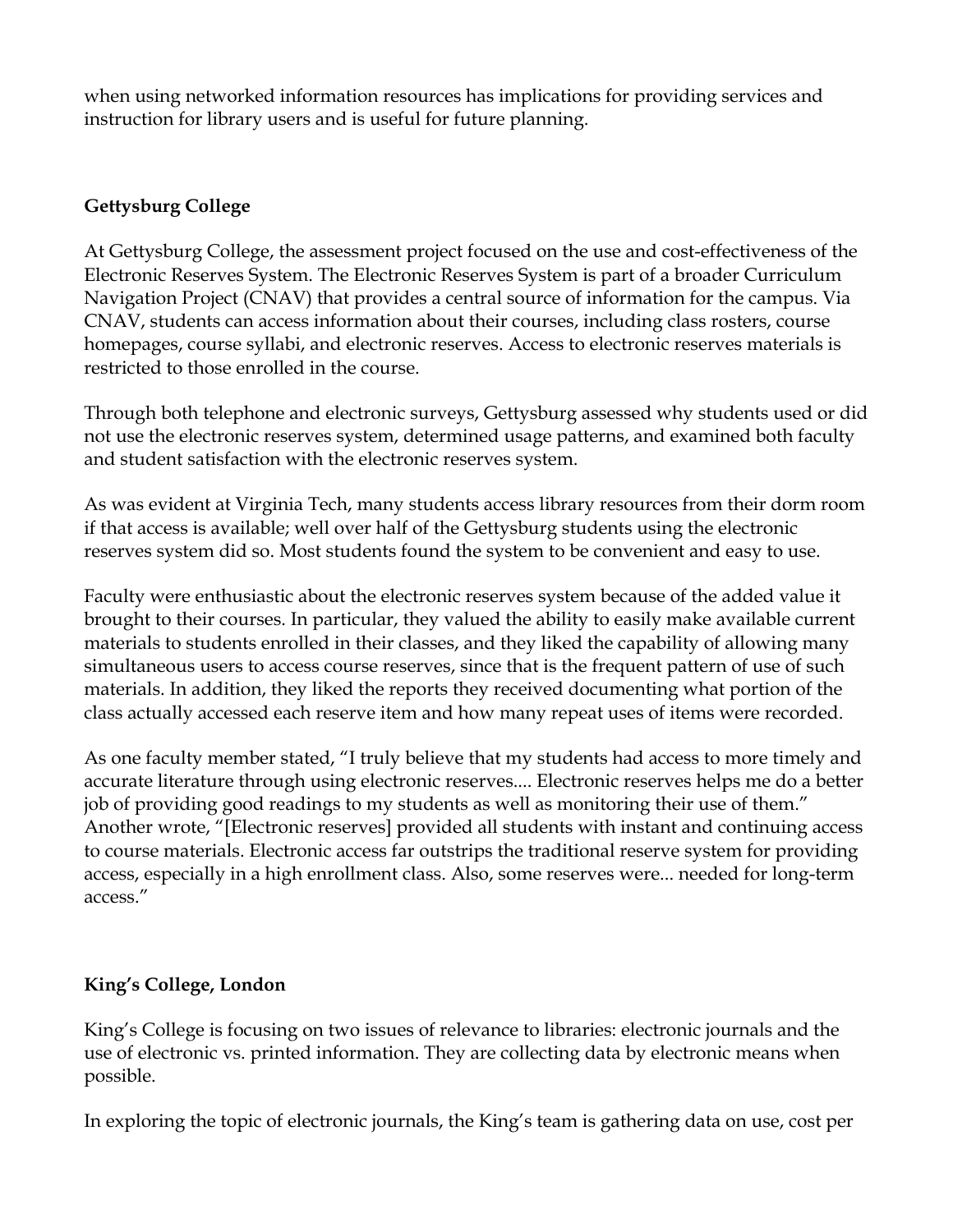transaction/user, usage profiles by journal and by department, and system availability. They are also seeking qualitative data on reasons for use, user satisfaction, and ease of administration. To collect this information, they are examining system logs and administering web-based surveys.

Their analyses of the use of electronic vs. printed information also includes quantitative data on usage, cost per item/user, use profiles by department, and document availability. Their qualitative assessment addresses reasons for choosing print or electronic information, user preference, user satisfaction, and ease of administration.

The driving forces behind King's assessment project are the need for accountability to users and funding bodies and the desire to improve services where needed. As most of the higher education institutions in the U.K. are making heavy use of and investing in electronic resources as part of the eLib Programme and other efforts, the institutions want to know if those investments are paying off to users and in what ways users are satisfied or dissatisfied with the networked information resources and services.

### **Challenges of Implementing Assessment Programs**

In their manual, McClure and Lopata state some criteria by which they will judge the impact and success of their publication. They include whether:

- campuses will experiment with assessment techniques;
- campuses will share information and insights on how assessments can be done more effectively;
- evaluation research concepts and procedures will move forward in this area;
- campus decision makers will be able to design and plan more effective networked environments; and
- data generated will promote incorporation of users' viewpoints into the way the network evolves.

Through the CNI project, a small number of institutions have taken up this challenge. For most of the institutional teams, the road has not been easy. The time and resource investments have been significant and the ever-changing networked environment makes some techniques problematic. However, in some cases there is a strong institutional mandate for the development of assessment measures throughout the university, and in others, there is strong commitment by unit heads to work towards improving services using assessment as a diagnostic tool. In addition, the project provided a mechanism for individuals from many units on campus to coordinate assessment efforts in relation to networks and networked services.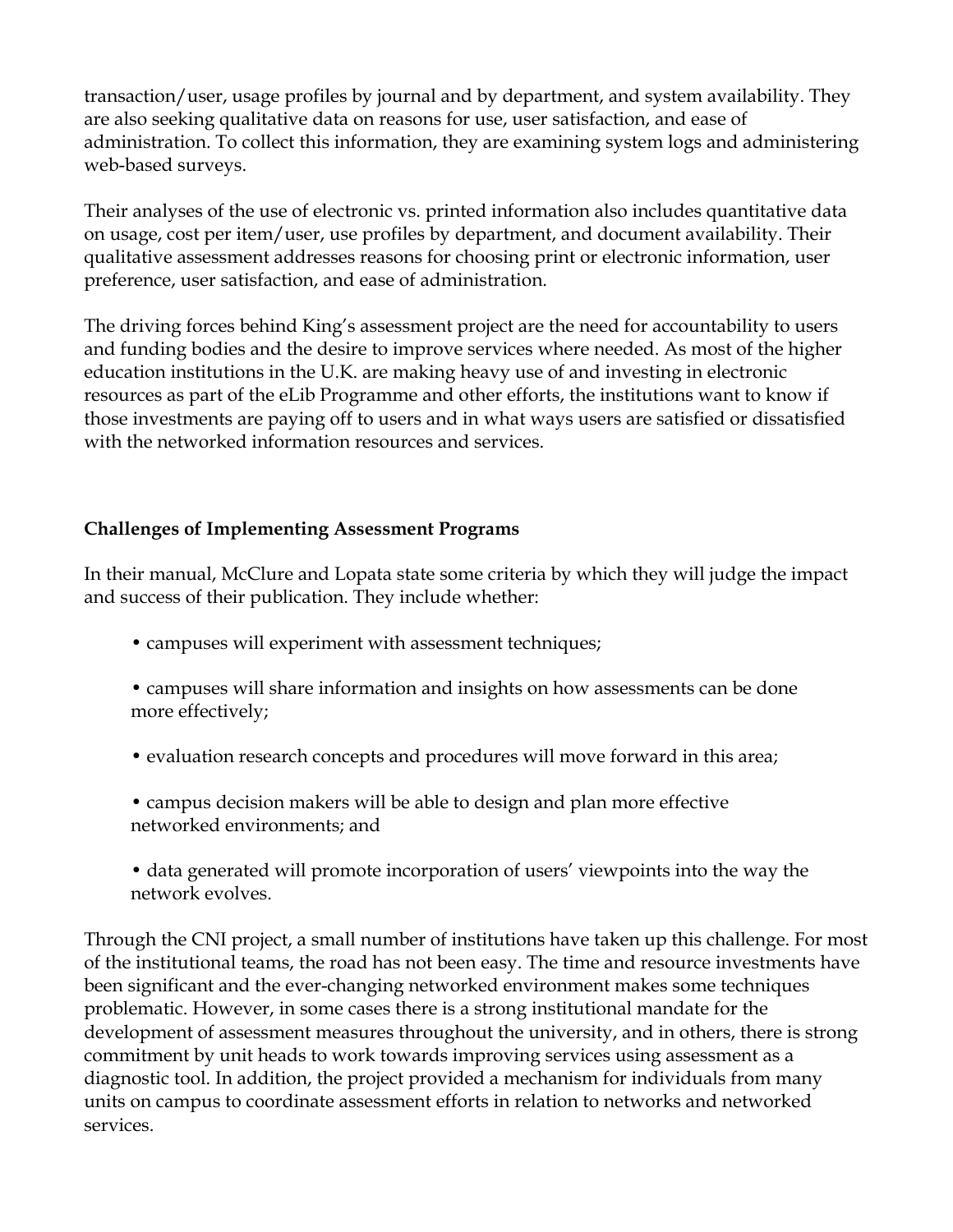Project team members report that strong support for assessment from top campus and unit administrators has had a positive impact on the amount of resources available for assessment efforts. The surveys and data collection efforts by the institutions involved have enabled them to get a first look at the impact of electronic information services on users and to begin answering the question, "What difference do these electronic resources and services make to users?" The institutional teams have found that a variety of data collection techniques can be useful, from log analysis to user surveys (both print and on the Web) to focus groups and individual interviews. The project has given the institutions experience with a set of tools and a start in establishing a baseline of data on electronic resources and services use for their campuses.

CNI has received support for this project from Indiana University; and Christopher Peebles and his staff have been instrumental in the project's implementation. Charles McClure has been a guiding force in this phase of the project and provided its initial inspiration. In addition, CNI has received support from the Council on Library and Information Resources (CLIR).

## **Data on Use, Quality, and Costs of Network Services**

Christopher Peebles, CNI Visiting Fellow and Associate Vice-President and Dean of Information Technology at Indiana University, has developed an impressive set of survey data that describes use and user satisfaction with an array of services, including IT user support, hardware and software, and e-mail. The materials he uses in his presentations are available at: http://www.indiana.edu/~ucsdcas/jm/ .

To view nine years of Indiana University IT quality surveys, visit: http://www.indiana.edu/~uitssur/ .

To view the Activity Based Cost data for the central IT organization at IU visit: http://www.indiana.edu/~ucs/business/scindex.htm

## **The Flashlight Project**

The Flashlight Project, headed by Steve Ehrmann of the TLT Group, provides a suite of evaluative tools, training, consulting, and other services. The work is based on the Flashlight Current Student Inventory<sup>TM</sup> (CSI), which can be used to collect facts and opinions from currently enrolled students. The CSI is a tool kit of almost 500 indexed questions that can be used to draft surveys, questionnaires, and protocols for interviews and focus groups.

Sample Flashlight questions and a more detailed description of the CSI are posted at: http://www.tltgroup.org/programs/flashlight.html .